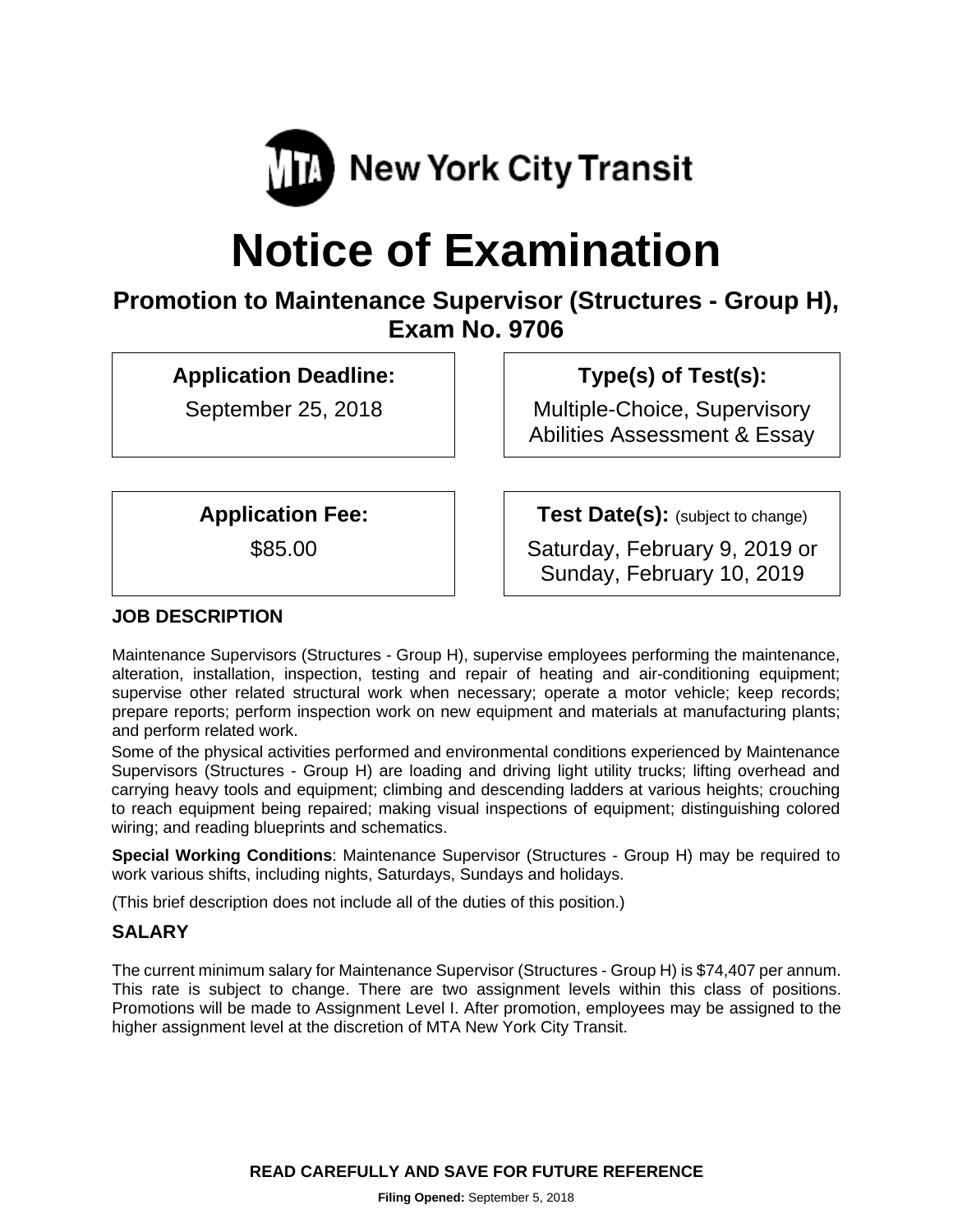# **ELIGIBILITY TO TAKE EXAMINATION**

This examination is open to each employee of MTA New York City Transit who **on the date of the Multiple-Choice test:** 

- 1. Is permanently (not provisionally) employed in or appears on a Preferred List (see Note, below) for the title of Heating and Air Conditioning Maintainer; or/and
- 2. Is not otherwise ineligible.

(Note: A "Preferred List" is a civil service list which is only for certain former permanent incumbents of the eligible title who have rehiring rights.)

This examination is also open to employees who were appointed to an eligible title pursuant to New York State Civil Service Law, section 55-a, and who meet all other eligibility requirements.

You are responsible for determining whether you meet the eligibility requirements for this examination prior to submitting the *Application*. You may be given the test before we verify your eligibility. If you are marked "Not Eligible," your application fee will **not** be refunded and you will not receive a score. This examination is **not** open to employees of MaBSTOA or MTA Bus Company, or to employees of MTA agencies other than MTA New York City Transit.

#### **REQUIREMENTS TO BE PROMOTED**

**Probationary Period:** At the time of promotion, you must have completed your probationary period in the eligible title as indicated in the above "Eligibility to Take Examination" section, and you must be permanently employed in that title or your name must appear on a Preferred List for the title at the time of promotion. Additionally, you must have served permanently in the eligible title for at least one year. Time served prior to a break in service of more than one year will not be credited.

**Driver License Requirement:** At the time of promotion, you must have a Motor Vehicle Driver License valid in the State of New York with no disqualifying restrictions that would preclude the performance of the duties of this title. If you have serious moving violations, a license suspension or an accident record you may be disqualified. This license must be maintained for the duration of your employment in the title.

**Drug Screening Requirement:** You must pass a drug screening in order to be promoted.

#### **HOW TO SUBMIT AN APPLICATION AND PAY THE APPLICATION FEE**

If you believe you meet the requirements in the "Eligibility to Take Examination" section, submit an application online by the last day of the application period unless you are requesting a Fee Waiver. Applicants who wish to request a Fee Waiver should refer to the "How to Submit an Application When Requesting a Fee Waiver" section below.

**Application Fee:** This fee is generally not refundable. Under special circumstances, you may be entitled to a refund. You should refer to the Department of Citywide Administrative Services ("DCAS") Exam Regulations to determine if you are entitled to a refund prior to requesting a refund. You can refer to the bottom of the last page of the Notice of Examination for instructions on how to obtain a copy of the DCAS Exam Regulations.

#### **Online Applications:**

- 1. Apply using the "BSC" employee portal at www.mymta.info by the last day of the *Application*  period.
- 2. You must pay the *Application* fee via payroll deduction. Applicants who request a fee waiver must apply by mail.
- 3. You will be sent a confirmation number after you complete your *Application* and pay the application fee.

(continued)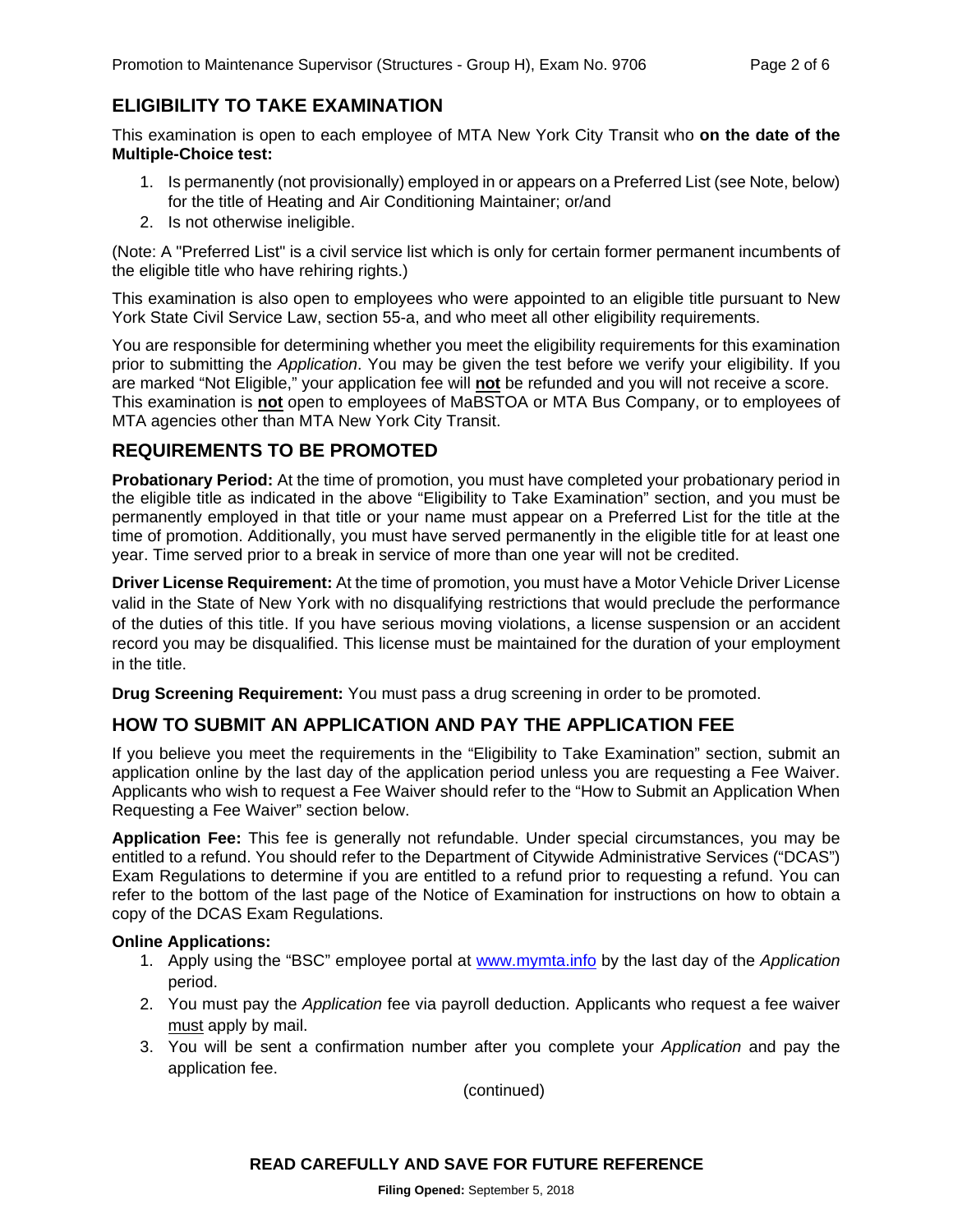# **HOW TO SUBMIT AN APPLICATION AND PAY THE APPLICATION FEE (continued)**

Save your confirmation numbers for future references and proof of filing an *Application.*

Computers with internet access are available on a limited basis at branches of the New York Public Library, the Brooklyn Public Library and the Queens Library to patrons with a valid library card.

### **HOW TO SUBMIT AN APPLICATION WHEN REQUESTING A FEE WAIVER**

Applicants who wish to request a Fee Waiver must obtain an *Application* in person at the MTA Exam Information Center as indicated below and must submit the *Application* by mail to the address in the Correspondence section below **by the last day of the application period**.

MTA New York City Transit Examinations Unit will not accept applications in person. Additional information on requesting an application fee waiver is available with the *Application*.

**MTA Exam Information Center**: Open Monday through Friday, from 9 AM to 3 PM, in the lobby at 180 Livingston Street, Brooklyn, New York. Directions: take the A, C, F, or R trains to the Jay Street-Metro Tech Station, or the 2, 3, or G train to the Hoyt Street Station.

#### **ADMISSION LETTER**

An *Admission Letter* will be mailed to you about 10 days before the first date of the multiple-choice test. If you do not receive an *Admission Letter* at least 4 days before this date, you may obtain a duplicate letter at the MTA Exam Information Center (as indicated above). A paper copy of the *Admission Letter* is your ticket for admission to the test.

Employees **must** keep their official mailing address **up to date.** Only the address on file with the MTA Business Service Center will be used to mail correspondence, including the *Admission Letter.*

#### **THE TEST**

The test will consist of three distinct components: a competitive multiple-choice test, a qualifying essay test and a qualifying supervisory abilities assessment. All three components of the test will be given in a single session on the same day. A score of at least 70% is required to pass each test. Your score on the competitive multiple-choice test will determine 85% of your final score. Your seniority will determine the remaining 15%.

You must pass the competitive multiple-choice test and both the qualifying essay test and supervisory abilities assessment to have your seniority credited. Your seniority score will be 70 plus ½ point for each three months of completed, permanent, continuous service with an agency under the jurisdiction of the Commissioner, Department of Citywide Administrative Services, in competitive class titles. Your service will be credited through the date of the multiple-choice test up to a maximum of 15 years. Time served prior to a break in service of more than one year will not be credited.

The competitive multiple-choice test may include questions on the following knowledge areas:

- Knowledge of maintenance, installation, troubleshooting, repair, alteration and inspection of the heating systems of MTA New York City Transit structures and facilities
- Knowledge of maintenance, installation, troubleshooting, repair, alteration and inspection of the air conditioning and ventilation systems of MTA New York City Transit structures and facilities
- Knowledge of MTA New York City Transit rules and regulations as they pertain to the Department of Subways
- Knowledge of proper safety procedures and precautions

(continued)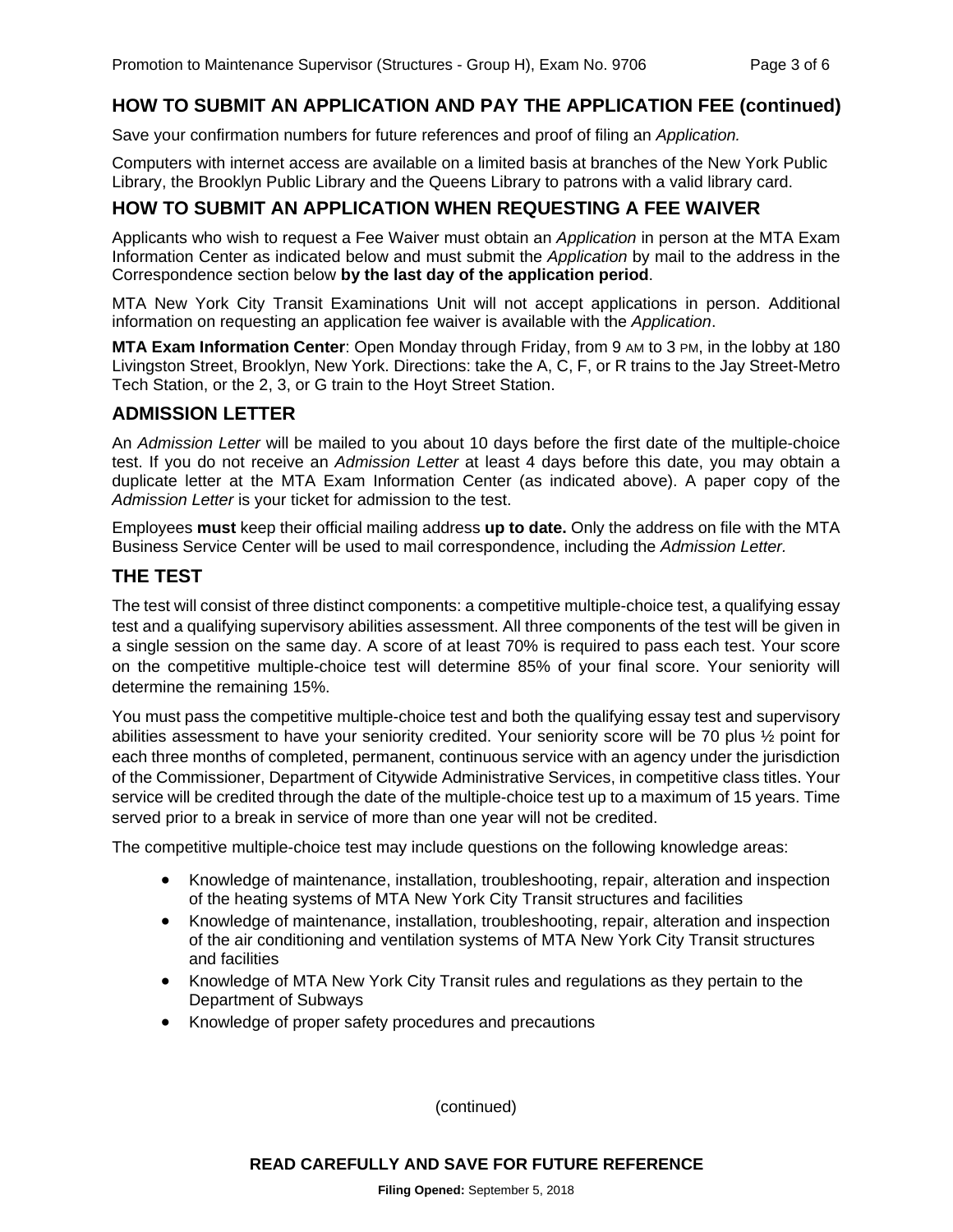#### **THE TEST (continued)**

- Knowledge of interpreting blueprints, sketches, and specifications and making appropriate measurements
- Knowledge of job-related formulas and computations

The qualifying supervisor abilities assessment may include questions that assess the following abilities:

- **Planning and Organizing** Establishing a course of action for self and/or others to accomplish a specific goal; planning proper assignments of personnel and appropriate allocation of resources
- **Delegation** Utilizing employees effectively; allocating decision making and other responsibilities to the appropriate subordinates
- **Development of Employees** Developing the skills and competencies of employees through training and development activities related to current and future jobs; providing ongoing feedback and opportunities to learn through formal and informal methods
- **Sensitivity** Actions that indicate a consideration for the feelings and needs of others
- **Analysis** Identifying problems, securing relevant information, relating data from different sources, and identifying possible causes of problems
- **Judgment** Developing alternative courses of action and making decisions based on logical assumptions that reflect factual information
- **Decisiveness** Readiness to make decisions, render judgments, take action, or commit oneself
- **Administration and Management** Planning, coordinating, and executing business functions, allocating resources, and producing a final work product
- **Conflict Management** Manages and resolves conflicts, grievances, confrontations, or disagreements in a constructive manner to minimize negative personal impact

The qualifying essay test will require candidates to write one or more reports based on information provided on the day of the test. Candidates will be evaluated on their ability to write concisely, comprehensively and clearly using good grammatical form. Only those candidates who achieve a passing score on the multiple-choice test will have their qualifying essay test rated.

Veterans' or Disabled Veterans' Credit will be granted only to eligible passing candidates who request that they be applied. Veterans' or Disabled Veterans' Credit should be requested at the time of application, but **must** be requested before the date the eligible list is established. Claims for Veterans' or Disabled Veterans' Credit cannot be made once the eligible list is established.

#### **TEST ADMINISTRATION GUIDELINES**

**Warning:** You are not permitted to enter the test site with cellular phones, smart watches, beepers, pagers, cameras, portable media players, or other electronic devices. Calculators are permitted; however, they must be hand-held, battery or solar-powered, numeric only. Calculators with functions other than addition, subtraction, multiplication and division are prohibited. Electronic devices with an alphabetic keyboard, word processing, or data recording capabilities, such as planners, organizers, etc., are prohibited. If you use any of these devices in the building at any time before, during, or after the test, you may **not** receive your test results, your test score may be nullified, and your application fee will **not** be refunded.

You may not have any other person, including children, present with you while you are being processed for or taking the test, and no one may wait for you inside of the test site while you are taking the test.

(continued)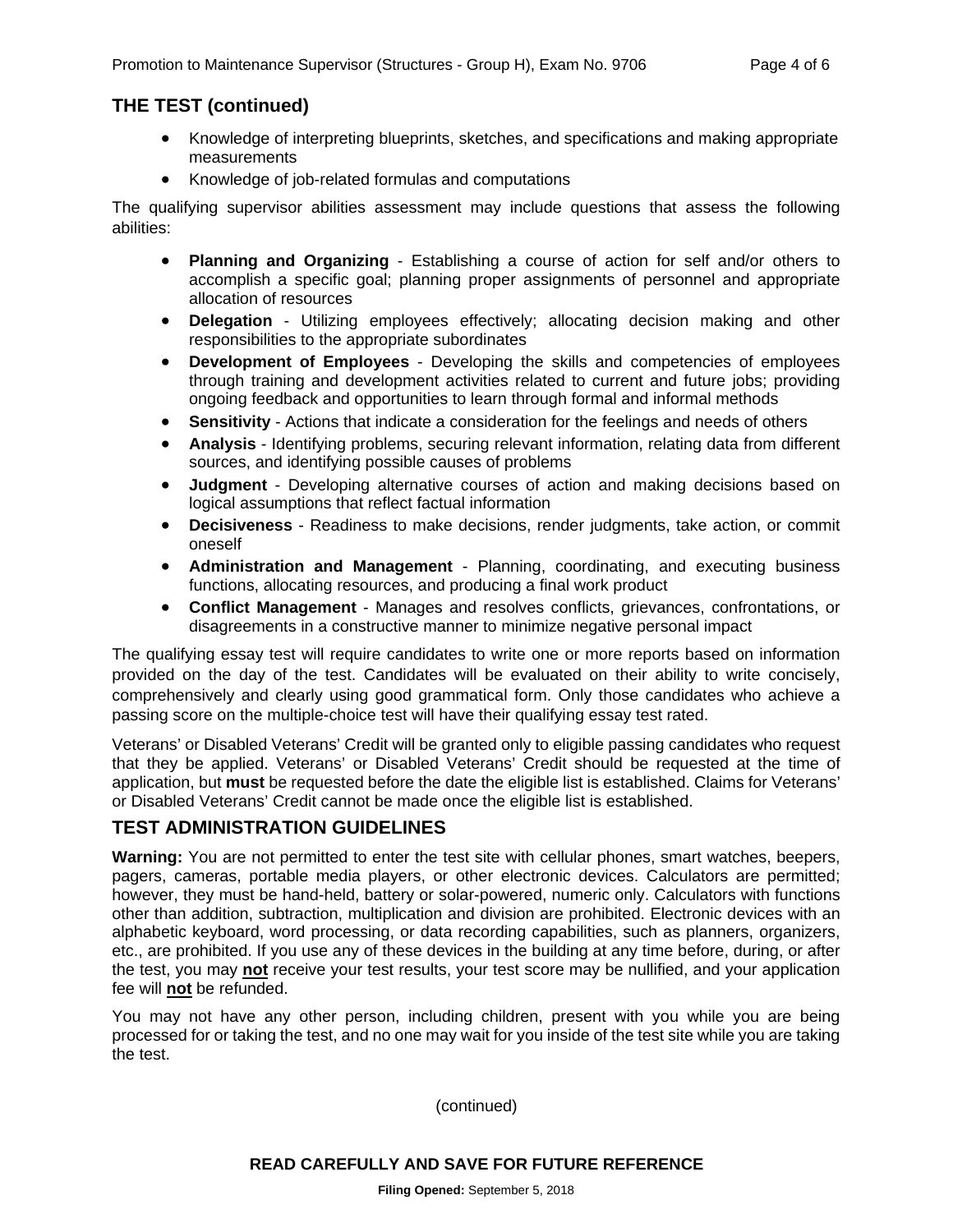# **TEST ADMINISTRATION GUIDELINES (continued)**

**Leaving:** You must leave the test site once you finish the test. If you leave the test site after being fingerprinted but before finishing the test, you will not be permitted to re-enter. If you disregard this instruction and re-enter the test site, you may not receive your test results, your test score may be nullified, and your application fee will not be refunded

**Proof of Identity**: You must present your MTA New York City Transit employee ID when you arrive to take each test.

#### **THE TEST RESULTS**

If you pass the multiple-choice test, qualifying essay test and qualifying supervisory abilities assessment and are marked eligible, your name will be placed in final score order on an eligible list and you will be given a list number. You will be notified by mail of your test results. If you meet all requirements and conditions, you will be considered for promotion when you name is reached on the eligible list.

#### **SPECIAL ARRANGEMENTS**

**Late Filing:** Consult with **your department's Human Resources representative** to determine the procedure for filing a late *Application* if you meet one of the following conditions:

- 1. You are absent from work for at least one-half of the application period and are unable to apply for reasons such as vacation, sick leave or military duty; or
- 2. You become eligible after the above application period, but on or before the first day of the Multiple-Choice test.

**Make-Up Test:** You may apply for a make-up test if you cannot take the test on the scheduled test date for any of the following reasons:

- 1. Compulsory attendance before a public body;
- 2. On-the-job injury or illness caused by municipal employment where you are an officer or employee of the City;
- 3. Absence from the test within one week after the death of a spouse, domestic partner, parent, sibling, child or child of a domestic partner;
- 4. Absence due to ordered military duty;
- 5. A clear error for which MTA New York City Transit is responsible; or
- 6. A temporary disability, pregnancy-related, or child-birth-related condition preventing you from taking the test.

To request a make-up test, mail your request with your documentation of special circumstances to the address found in the "Correspondence Section" below within 60 days of your scheduled test date or make the request within 60 days of restoration to your position after performing ordered military duty.

**Special Test Accommodations:** If you plan to request special testing accommodations due to disability or an alternate test date due to your religious belief, follow the instructions included with your *Application* and mail your request to the address found in the "Correspondence" section below no later than 30 days prior to the scheduled test date.

**READ CAREFULLY AND SAVE FOR FUTURE REFERENCE**